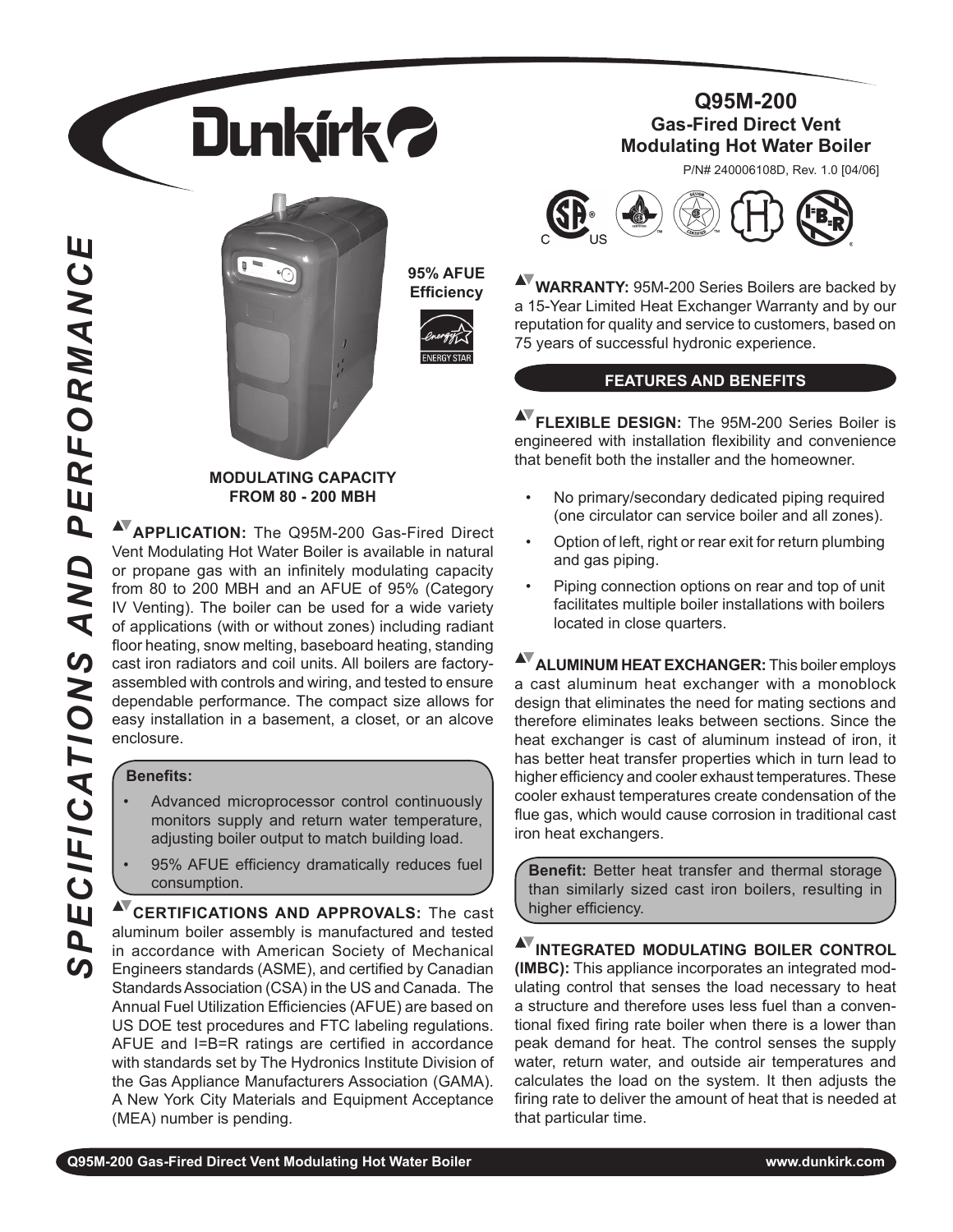## **Benefits:**

- Saves water by redirecting heat where and when it's needed. No waiting for hot water. •
- Additional savings with factory standard outdoor temperature reset, which adjusts the water supply temperature for best possible fuel economy based on actual seasonal conditions. •

**NTC SENSORS:** The NTC sensors used with this appliance for measuring supply water, return water, and outside air temperature are specially configured to operate with the modulating boiler control.

**MODULATING BLOWER:** The modulating blower provides a means of introducing the gas/air mixture through the burner and into the combustion chamber where combustion can begin and then out the exhaust vent where the combustion products are discharged to the outdoors. The blower is designed to communicate with the modulating control to run at variable speeds dependent on the heat load experienced by the heating system. The variable speeds create pressures felt by the gas valve and gas/air mixer that dictate how much fuel is introduced to the combustion process.

**GAS CONTROL VALVE:** The gas controls in this boiler have been developed for domestic heating appliances with premix burners and automatic direct burner ignition and are suitable for natural and LP gas. The gas controls perform all the functions required to safely regulate gas flow to the main burner of the boiler. The gas valve is directly connected to the gas/air mixer.

**MODULATING BURNER:** This burner is designed to operate over the full range of input for this boiler. The burner can operate under normal (blue flame) and infrared conditions.

**AV** DIRECT SPARK IGNITER (DSI): This appliance uses a direct spark igniter to ignite the fuel/air mixture in the combustion chamber and sense flame during operation. The DSI is a durable, reliable component that resists breakage due to handling or inadvertent impact with other objects.

**AV MANUAL RESET LOW WATER CUT OFF (LWCO):** This unit is equipped with a manual reset low water cut off control that protects the boiler against dry firing. This control provides burner cut off if there is an unsafe water loss, which can result from a broken or leaking radiator, pipe, or boiler. A water/glycol mixture up to 50% concentration may be used with the control.

**NORMALLY CLOSED LOW WATER CUT OFF SWITCH:** This switch is normally closed and spring loaded so that, when depressed, it opens, and closes again when pressure is removed. The switch is used as the manual reset for the low water cut off. When tripped the LWCO will remain in lockout until the water level reaches the probe and the switch is depressed to an open state and then released to a closed state, which sends a signal to the LWCO to resume normal operation. The boiler control reset button must then be pressed to reset from a low water condition. The LWCO switch and control reset button are located on the display panel of the boiler.

**AV HIGH LIMIT AQUASTAT CONTROL:** The high limit aquastat control determines the maximum boiler water temperature and also provides a means for protecting the boiler and heating system from unsafe operating conditions which could damage the boiler. The aquastat is tied in with the IMBC and is factory set at 200°F (93.3°C) water temperature. The high limit set point is field adjustable and may be set anywhere between 100°F (37.8°C) and 200°F (93.3°C). The field set point adjustment for each installation depends on the heating system's requirements.

**AV CASTING TEMPERATURE SAFETY SWITCH:** In the event there is a lack of water or too high of a temperature in the boiler, the casting temperature safety switch (located on the top of the aluminum boiler section) shuts down the boiler by turning off power to the Integrated Modulating Boiler Control (IMBC). The boiler may then be manually reset after verifying it is properly filled with water.

**AV AIR PROVING BLOCKED VENT SAFETY ASSEMBLY:** The air proving blocked vent safety assembly incorporates two pressure switches that are wired in series to discontinue operation of the appliance if there is a problem with the blower or venting system. The normally open switch closes upon the initiation of the blower and functions as an air proving switch. The normally closed switch opens if there is a blockage in the combustion air intake or exhaust vent pipes.

**NV** DRAIN VALVE: The manual drain valve provides a means of draining the water in the heating system, including the boiler and hot water supply and return piping systems installed above the drain valve. This drain valve is installed in the return piping at the bottom front of the boiler section. Any piping installed below the elevation of this drain valve will require additional drain valves to be installed at low points in the piping systems in order to drain the entire system.

**ASME RATED PRESSURE RELIEF VALVE:** The pressure relief valve is furnished as standard on top of the boiler and provides for pressure relief of the heating system in case of abnormal operating conditions. The valve opens at 30 psig (201 kPa) and is ASME approved.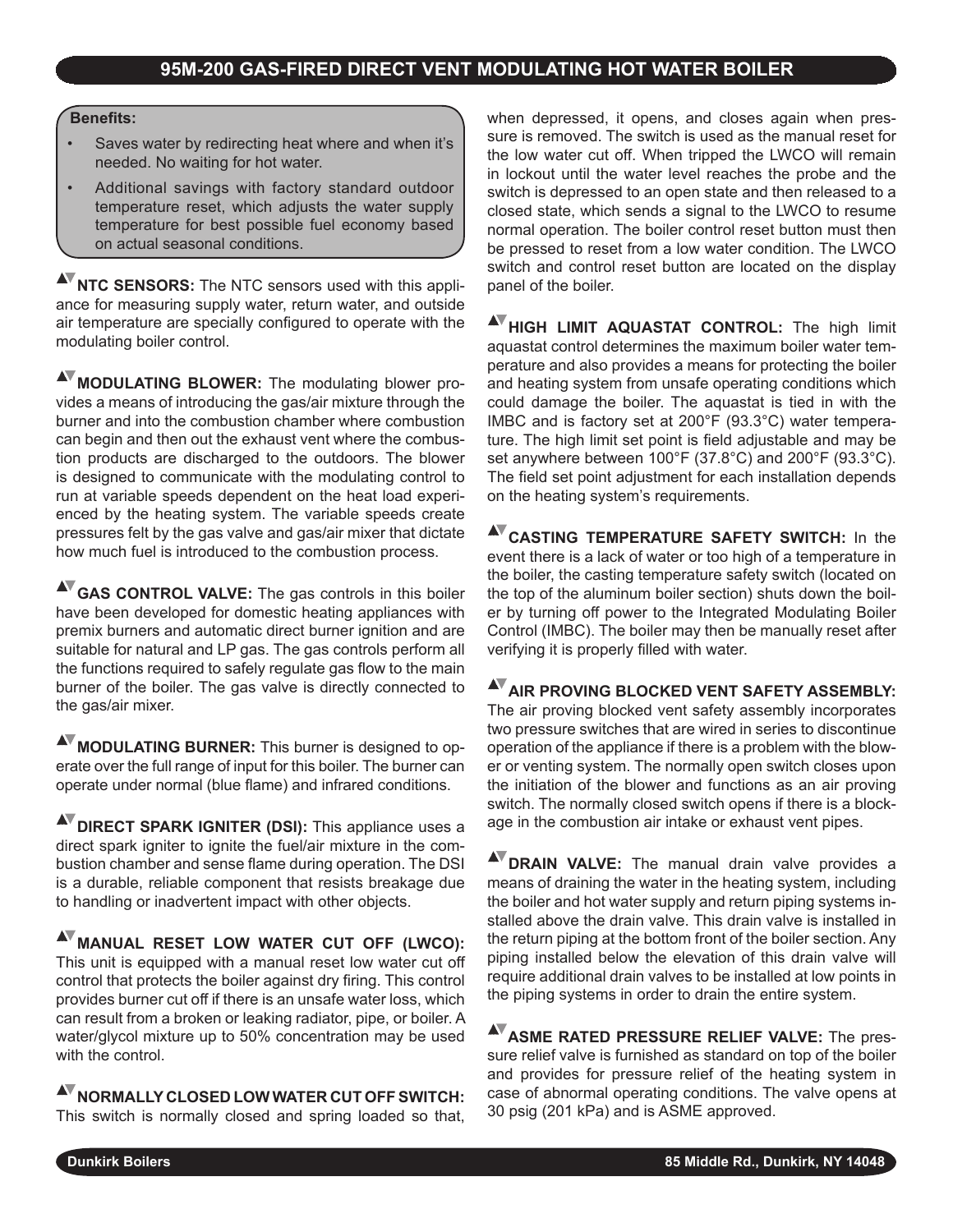## **BOILER SPECIFICATIONS**



#### **STANDARD AND OPTIONAL EQUIPMENT**

- Aluminum monoblock boiler with painted metal and plastic jacket •
- High limit Aquastat •
- Circulator 1/25 Hp •
- Manual reset LWCO •
- Pressure gauge •
- Temperature display •
- 30 psi ASME rated relief valve •
- Air purge vent •
- Service switch •
- Service receptacle outlet •
- Microprocessor based modulating control •
- Ceramic coated modulating burner •
- Modulating automatic gas valve •
- Modulating blower •
- Direct Spark Igniter •
- Manual Reset casting temperature switch •
- Air proving / blocked vent safety assembly •
- Integral condensate trap •

#### **OPTIONS**

- Honeywell AM Kit (allows for external modulation control) •
- Concentric Vent Kit •
- GCI Kit (allows for PC diagnostic interface) •

### **ELECTRICAL SPECIFICATIONS**

120 Volts AC, 60 Hertz, 1 Phase, Less Then 12 Amps

## **CONNECTIONS**

**Vent Pipe:** First 2½' is Schedule 40 2" CPVC (Provided), then Schedule 40 3" PVC

**Air Intake:** Schedule 40 3" PVC

**Water In/Out:** 1¼" NPT

**Gas In:** ½" NPT

**Condensate Drain:** ½" PVC

Vent Length Runs: 15' min./60' max.

| <b>BOILER CLEARANCES*</b>         |                                           |                                   |                |  |
|-----------------------------------|-------------------------------------------|-----------------------------------|----------------|--|
| <b>Dimension</b>                  | <b>Combustible</b><br><b>Construction</b> | Accessibility/<br><b>Cleaning</b> | <b>Service</b> |  |
| Top                               | 1"                                        | 8"                                | 8"             |  |
| Left Side                         | 1"                                        | 24"                               | 24"            |  |
| <b>Right Side</b>                 | 1"                                        |                                   |                |  |
| Base                              | 1"                                        |                                   |                |  |
| Front                             | U                                         | 24"                               | 24"            |  |
| <b>Back</b>                       | 6"                                        |                                   |                |  |
| Intake/Vent Piping                |                                           |                                   |                |  |
| Near Boiler Hot Wa-<br>ter Piping | 4"                                        |                                   |                |  |

*\* All distances measured from the cabinet of the boiler.*